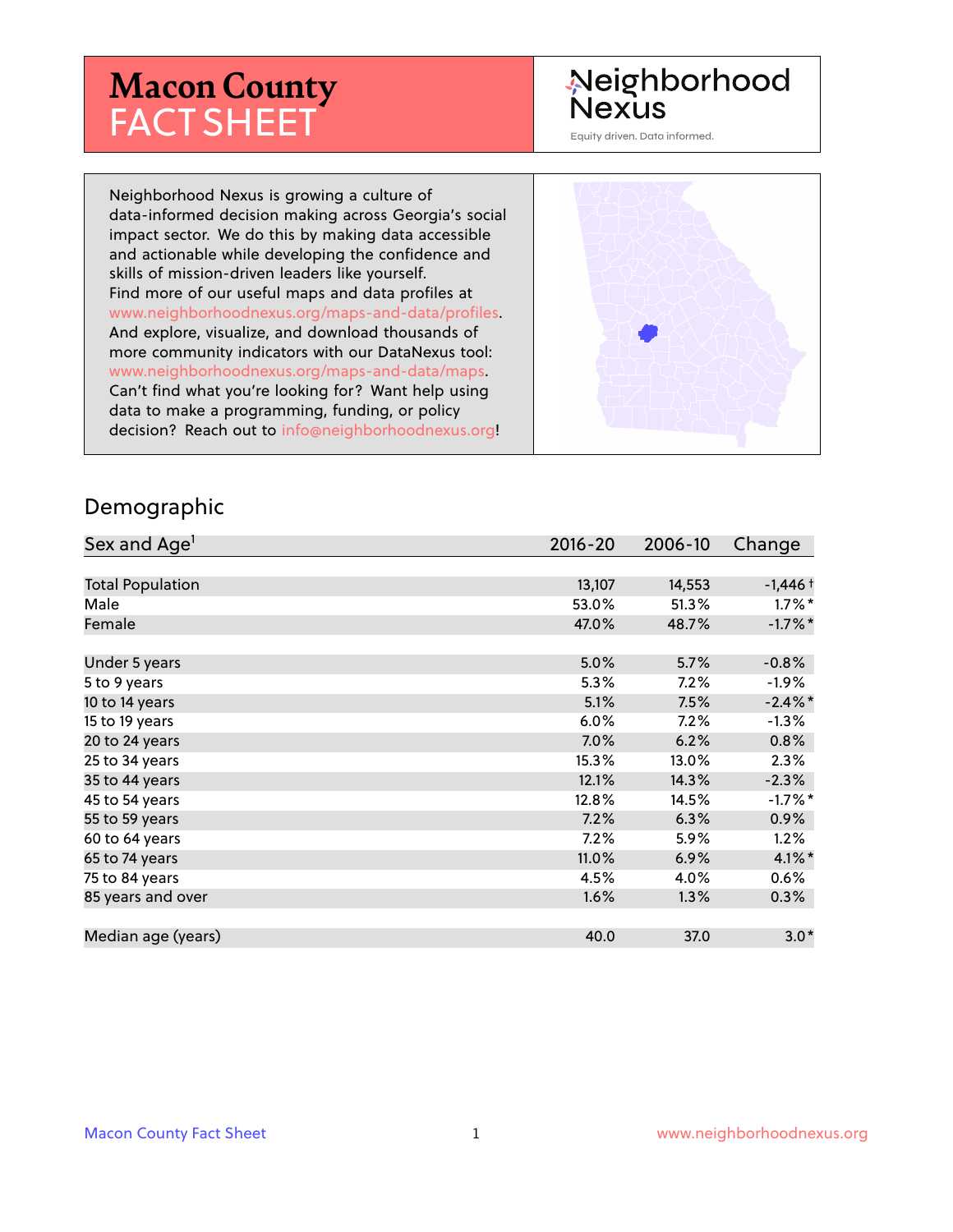# Demographic, continued...

| Race <sup>2</sup>                                            | $2016 - 20$ | 2006-10 | Change     |
|--------------------------------------------------------------|-------------|---------|------------|
| <b>Total population</b>                                      | 13,107      | 14,553  | $-1,446+$  |
| One race                                                     | 99.0%       | 100.0%  | $-1.0%$    |
| White                                                        | 33.6%       | 35.9%   | $-2.4%$    |
| <b>Black or African American</b>                             | 61.9%       | 61.4%   | $0.5%$ *   |
| American Indian and Alaska Native                            | 0.0%        | 0.0%    | $-0.0%$    |
| Asian                                                        | 0.1%        | 1.2%    | $-1.1%$    |
| Native Hawaiian and Other Pacific Islander                   | 0.0%        | 0.0%    | 0.0%       |
| Some other race                                              | 3.5%        | 1.4%    | 2.1%       |
| Two or more races                                            | 1.0%        | 0.0%    | 1.0%       |
| Race alone or in combination with other race(s) <sup>3</sup> | $2016 - 20$ | 2006-10 | Change     |
| Total population                                             | 13,107      | 14,553  | $-1,446+$  |
| White                                                        | 34.0%       | 35.9%   | $-2.0%$    |
| <b>Black or African American</b>                             | 62.6%       | 61.4%   | $1.2\%$ *  |
| American Indian and Alaska Native                            | 0.6%        | 0.0%    | $0.5%$ *   |
| Asian                                                        | 0.1%        | 1.2%    | $-1.1%$    |
| Native Hawaiian and Other Pacific Islander                   | 0.5%        | 0.0%    | 0.5%       |
| Some other race                                              | 3.7%        | 1.4%    | 2.3%       |
| Hispanic or Latino and Race <sup>4</sup>                     | $2016 - 20$ | 2006-10 | Change     |
| <b>Total population</b>                                      | 13,107      | 14,553  | $-1,446+$  |
| Hispanic or Latino (of any race)                             | 4.3%        | 3.2%    | $1.1%$ †   |
| Not Hispanic or Latino                                       | 95.7%       | 96.8%   | $-1.1%$ +  |
| White alone                                                  | 31.4%       | 32.8%   | $-1.5%$    |
| Black or African American alone                              | 61.9%       | 61.3%   | $0.6\%$ *  |
| American Indian and Alaska Native alone                      | 0.0%        | $0.0\%$ | $-0.0%$    |
| Asian alone                                                  | 0.1%        | 1.2%    | $-1.1%$    |
| Native Hawaiian and Other Pacific Islander alone             | 0.0%        | 0.0%    | 0.0%       |
| Some other race alone                                        | 1.6%        | 1.4%    | 0.2%       |
| Two or more races                                            | 0.7%        | 0.0%    | 0.7%       |
| U.S. Citizenship Status <sup>5</sup>                         | $2016 - 20$ | 2006-10 | Change     |
| Foreign-born population                                      | 164         | 481     | $-317$     |
| Naturalized U.S. citizen                                     | 9.8%        | 16.6%   | $-6.9%$    |
| Not a U.S. citizen                                           | 90.2%       | 83.4%   | 6.9%       |
| Citizen, Voting Age Population <sup>6</sup>                  | $2016 - 20$ | 2006-10 | Change     |
| Citizen, 18 and over population                              | 10,478      | 10,624  | $-146$     |
| Male                                                         | 55.4%       | 52.4%   | $3.1\%$ *  |
| Female                                                       | 44.6%       | 47.6%   | $-3.1\%$ * |
|                                                              |             |         |            |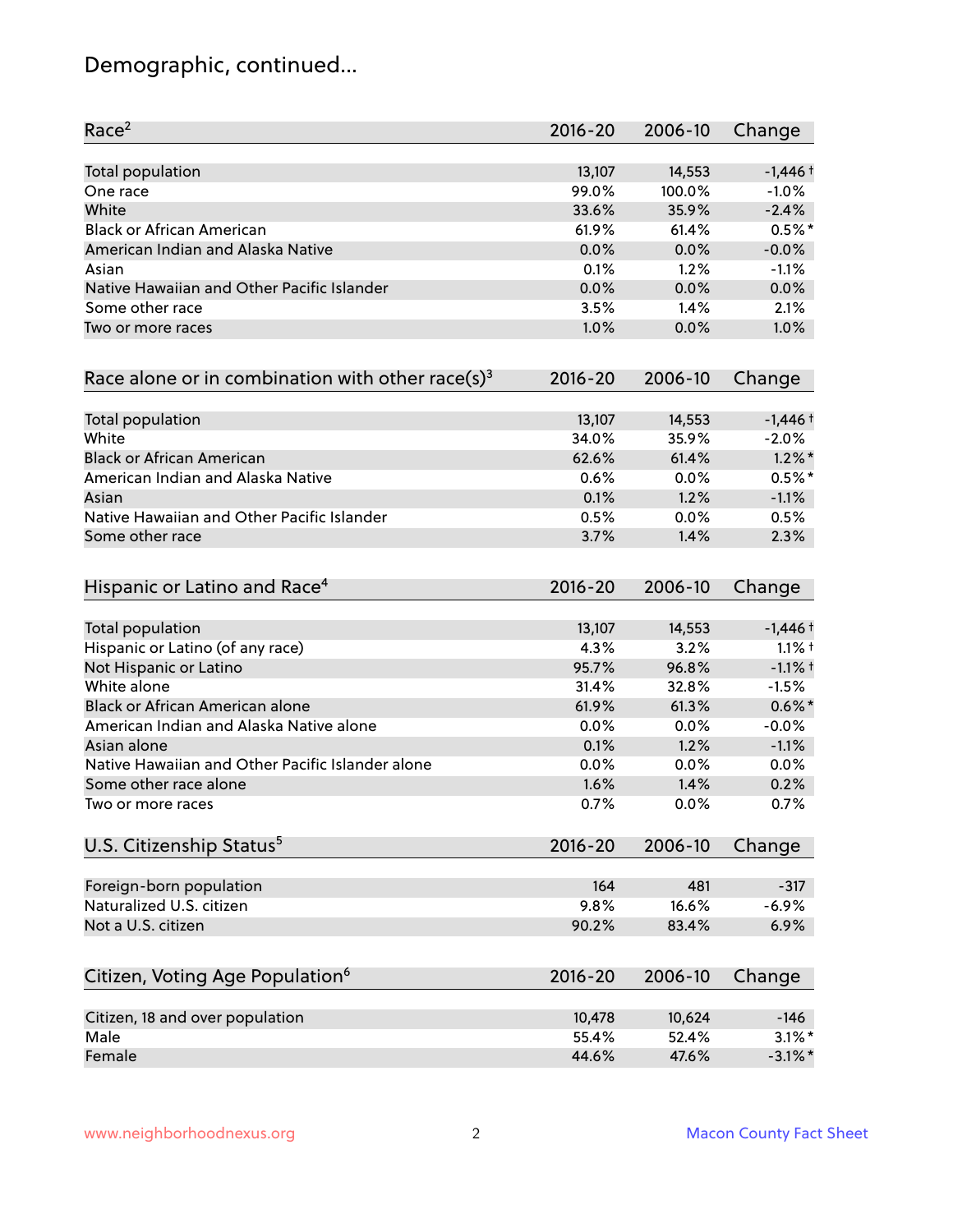#### Economic

| Income <sup>7</sup>                                 | $2016 - 20$ | 2006-10 | Change    |
|-----------------------------------------------------|-------------|---------|-----------|
|                                                     |             |         |           |
| All households                                      | 4,648       | 4,735   | $-87$     |
| Less than \$10,000                                  | 17.0%       | 20.6%   | $-3.6%$   |
| \$10,000 to \$14,999                                | 9.3%        | 6.2%    | 3.1%      |
| \$15,000 to \$24,999                                | 14.3%       | 16.2%   | $-1.9%$   |
| \$25,000 to \$34,999                                | 11.5%       | 16.5%   | $-5.0%$   |
| \$35,000 to \$49,999                                | 13.6%       | 15.5%   | $-1.9%$   |
| \$50,000 to \$74,999                                | 16.2%       | 12.6%   | 3.6%      |
| \$75,000 to \$99,999                                | 4.0%        | 6.3%    | $-2.3%$   |
| \$100,000 to \$149,999                              | 10.6%       | 5.3%    | $5.4\%$ * |
| \$150,000 to \$199,999                              | 1.1%        | 0.5%    | 0.6%      |
| \$200,000 or more                                   | 2.4%        | 0.3%    | $2.0\%$ * |
| Median household income (dollars)                   | 31,910      | 27,950  | 3,960     |
| Mean household income (dollars)                     | 54,472      | 37,286  | 17,187*   |
| With earnings                                       | 68.7%       | 68.5%   | 0.1%      |
| Mean earnings (dollars)                             | 60,449      | 40,420  | 20,029*   |
| <b>With Social Security</b>                         | 36.2%       | 36.2%   | 0.0%      |
| Mean Social Security income (dollars)               | 18,118      | 11,681  | $6,437*$  |
| With retirement income                              | 21.4%       | 14.4%   | $6.9\%*$  |
| Mean retirement income (dollars)                    | 20,050      | 12,905  | $7,145*$  |
| With Supplemental Security Income                   | 7.0%        | 8.2%    | $-1.2%$   |
| Mean Supplemental Security Income (dollars)         | 7,317       | 7,574   | $-257$    |
| With cash public assistance income                  | 2.5%        | 1.3%    | 1.2%      |
| Mean cash public assistance income (dollars)        | 706         | 6,402   | $-5,696$  |
| With Food Stamp/SNAP benefits in the past 12 months | 23.9%       | 15.5%   | $8.4\%$ * |
|                                                     |             |         |           |
| Families                                            | 2,916       | 2,975   | $-59$     |
| Less than \$10,000                                  | 8.9%        | 13.9%   | $-5.1%$   |
| \$10,000 to \$14,999                                | 3.8%        | 3.9%    | $-0.1%$   |
| \$15,000 to \$24,999                                | 13.3%       | 13.8%   | $-0.5%$   |
| \$25,000 to \$34,999                                | 12.3%       | 15.0%   | $-2.7%$   |
| \$35,000 to \$49,999                                | 17.7%       | 19.0%   | $-1.3%$   |
| \$50,000 to \$74,999                                | 20.4%       | 16.4%   | 4.0%      |
| \$75,000 to \$99,999                                | 4.6%        | 8.5%    | $-3.9%$   |
| \$100,000 to \$149,999                              | 14.8%       | 8.1%    | $6.7%$ *  |
| \$150,000 to \$199,999                              | 1.7%        | 0.8%    | 0.9%      |
| \$200,000 or more                                   | 2.5%        | 0.5%    | $2.0\%$ * |
| Median family income (dollars)                      | 46,380      | 37,218  | $9,162*$  |
| Mean family income (dollars)                        | 58,759      | 45,822  | 12,936*   |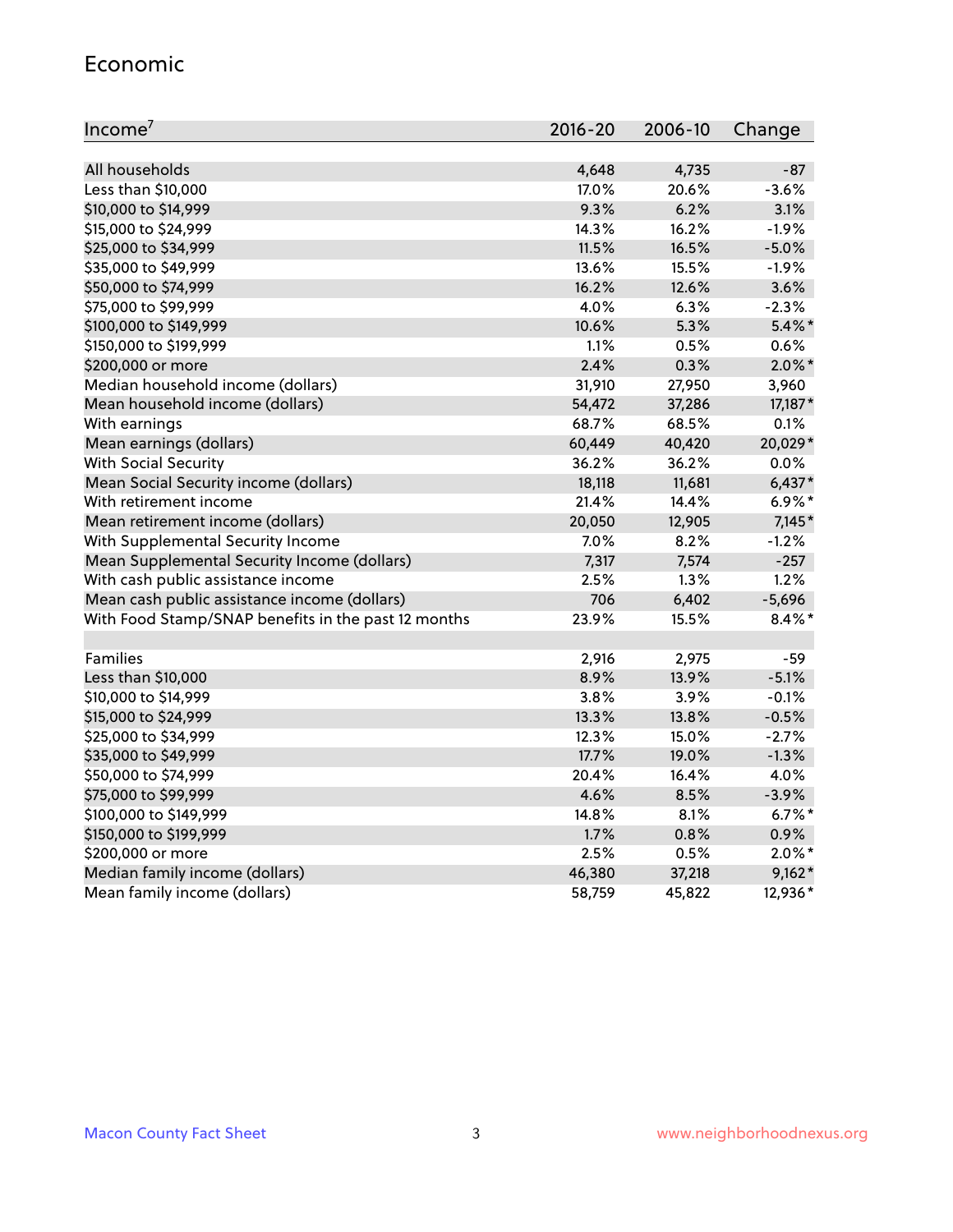### Economic, continued...

| Income, continued <sup>8</sup>                           | $2016 - 20$ | 2006-10 | Change      |
|----------------------------------------------------------|-------------|---------|-------------|
|                                                          |             |         |             |
| Nonfamily households                                     | 1,732       | 1,760   | $-28$       |
| Median nonfamily income (dollars)                        | 14,877      | 17,778  | $-2,901$    |
| Mean nonfamily income (dollars)                          | 46,703      | 21,460  | 25,243*     |
|                                                          |             |         |             |
| Median earnings for workers (dollars)                    | 25,072      | 19,886  | 5,186*      |
| Median earnings for male full-time, year-round workers   | 43,293      | 27,274  | 16,019*     |
| (dollars)                                                |             |         |             |
| Median earnings for female full-time, year-round workers | 31,160      | 23,750  | 7,410       |
| (dollars)                                                |             |         |             |
|                                                          |             |         |             |
| Per capita income (dollars)                              | 20,198      | 12,902  | 7,296*      |
|                                                          |             |         |             |
| Families and People Below Poverty Level <sup>9</sup>     | $2016 - 20$ | 2006-10 | Change      |
|                                                          |             |         |             |
| All families                                             | 21.3%       | 24.1%   | $-2.8%$     |
| With related children under 18 years                     | 41.6%       | 37.7%   | 4.0%        |
| With related children under 5 years only                 | 68.9%       | 50.3%   | 18.6%       |
| Married couple families                                  | 11.5%       | 10.6%   | 0.9%        |
| With related children under 18 years                     | 26.7%       | 20.2%   | 6.4%        |
| With related children under 5 years only                 | 42.4%       | 53.8%   | $-11.3%$    |
| Families with female householder, no husband present     | 38.8%       | 45.9%   | $-7.1%$     |
| With related children under 18 years                     | 52.6%       | 53.4%   | $-0.8%$     |
| With related children under 5 years only                 | 100.0%      | 31.1%   | 68.9%*      |
|                                                          |             |         |             |
| All people                                               | 28.6%       | 33.0%   | $-4.4%$     |
| Under 18 years                                           | 48.3%       | 44.8%   | 3.5%        |
| Related children under 18 years                          | 48.2%       | 44.3%   | 3.8%        |
| Related children under 5 years                           | 72.3%       | 68.8%   | 3.4%        |
| Related children 5 to 17 years                           | 39.6%       | 36.6%   | 2.9%        |
| 18 years and over                                        | 22.9%       | 28.6%   | $-5.6\%$ *  |
| 18 to 64 years                                           | 24.9%       | 28.9%   | $-3.9%$     |
| 65 years and over                                        | 16.6%       | 27.2%   | $-10.6\%$ * |
| People in families                                       | 25.1%       | 29.3%   | $-4.2%$     |
| Unrelated individuals 15 years and over                  | 45.1%       | 49.1%   | $-4.0%$     |
|                                                          |             |         |             |
| Non-Hispanic white people                                | 6.6%        | 14.6%   | $-8.0\%$ *  |
| Black or African-American people                         | 34.9%       | 39.6%   | $-4.7%$     |
| Asian people                                             | $0.0\%$     | 10.7%   | $-10.7%$    |
| Hispanic or Latino people                                | 79.8%       | 84.5%   | $-4.7%$     |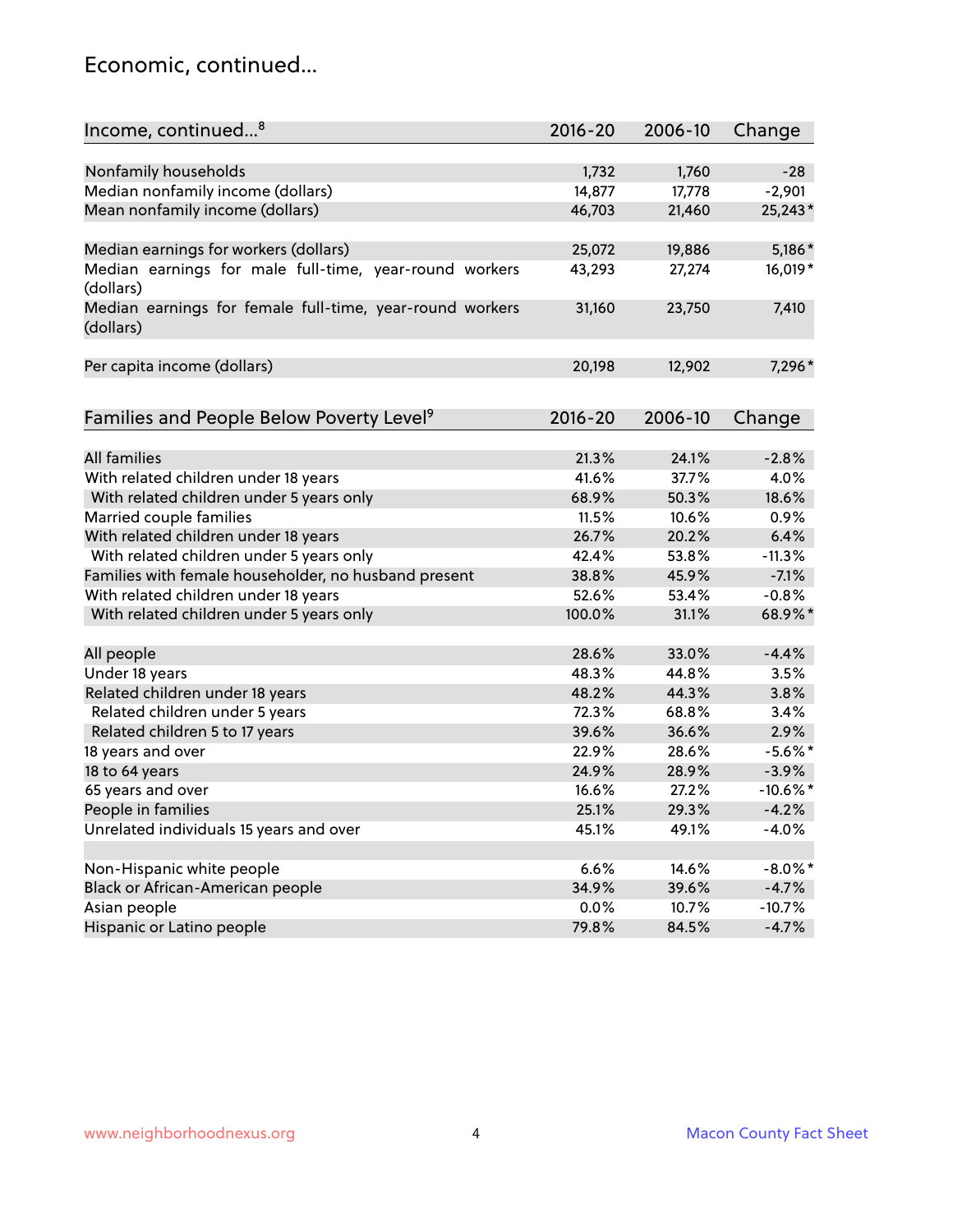# Employment

| Employment Status <sup>10</sup>                                                               | 2010        | 2020    | Change     |
|-----------------------------------------------------------------------------------------------|-------------|---------|------------|
| In Labor Force                                                                                | 4,614       | 5,383   | 5,383      |
| <b>Unemployment Rate</b>                                                                      | 6.7%        | 13.2%   | $-6.5%$    |
| Industry <sup>11</sup>                                                                        | $2016 - 20$ | 2006-10 | Change     |
|                                                                                               |             |         |            |
| Civilian employed population 16 years and over                                                | 4,424       | 4,792   | $-368$     |
| Agriculture, forestry, fishing and hunting, and mining                                        | 10.2%       | 7.8%    | 2.4%       |
| Construction                                                                                  | 1.7%        | 9.3%    | $-7.6%$ *  |
| Manufacturing                                                                                 | 23.2%       | 21.3%   | 1.9%       |
| Wholesale trade                                                                               | 1.5%        | 0.9%    | 0.6%       |
| Retail trade                                                                                  | 9.0%        | 8.6%    | 0.4%       |
| Transportation and warehousing, and utilities                                                 | 6.8%        | 4.1%    | $2.7\%$ *  |
| Information                                                                                   | 0.5%        | 0.0%    | 0.5%       |
| Finance and insurance, and real estate and rental and leasing                                 | 4.3%        | 2.7%    | 1.6%       |
| Professional, scientific, and management, and administrative<br>and waste management services | 2.2%        | 4.2%    | $-2.0%$    |
| Educational services, and health care and social assistance                                   | 20.1%       | 25.9%   | $-5.8\%$ * |
| Arts, entertainment, and recreation, and accommodation and<br>food services                   | 7.3%        | 4.4%    | $2.9\%$    |
| Other services, except public administration                                                  | 3.1%        | 3.2%    | $-0.1%$    |
| <b>Public administration</b>                                                                  | 10.1%       | 7.6%    | 2.5%       |
| Occupation <sup>12</sup>                                                                      | $2016 - 20$ | 2006-10 | Change     |
|                                                                                               |             |         |            |
| Civilian employed population 16 years and over                                                | 4,424       | 4,792   | $-368$     |
| Management, business, science, and arts occupations                                           | 21.9%       | 24.2%   | $-2.2%$    |
| Service occupations                                                                           | 20.9%       | 17.9%   | 3.1%       |
| Sales and office occupations                                                                  | 19.9%       | 15.1%   | 4.8%       |
| Natural<br>resources,<br>construction,<br>and<br>maintenance<br>occupations                   | 10.6%       | 18.4%   | $-7.8\%$ * |
| Production, transportation, and material moving occupations                                   | 26.6%       | 24.5%   | 2.1%       |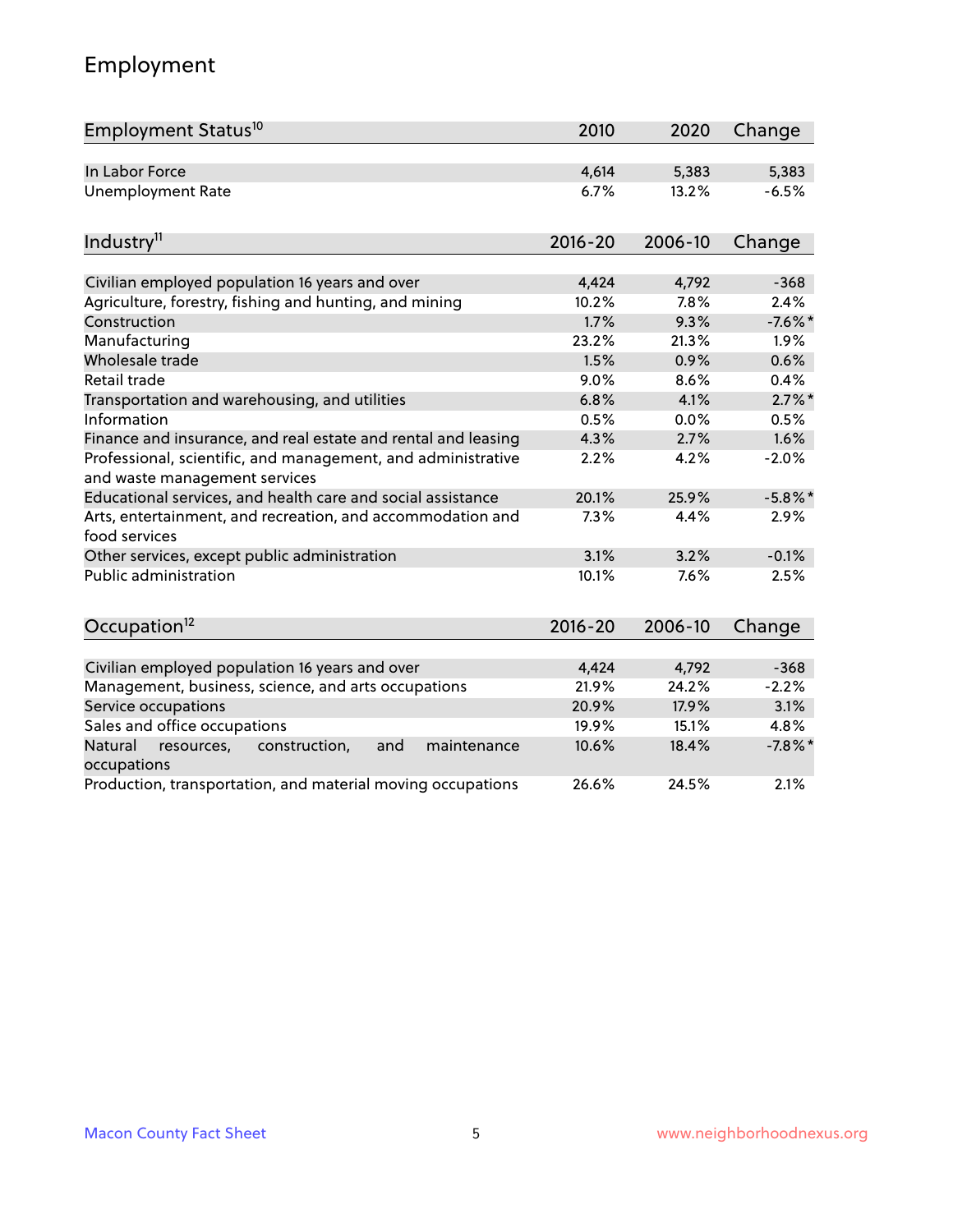# Employment, continued...

| Class of Worker <sup>13</sup>                                       | $2016 - 20$    | 2006-10        | Change          |
|---------------------------------------------------------------------|----------------|----------------|-----------------|
| Civilian employed population 16 years and over                      | 4,424          | 4,792          | $-368$          |
| Private wage and salary workers                                     | 75.7%          | 70.2%          | 5.4%            |
| Government workers                                                  | 17.9%          | 21.8%          | $-3.9%$         |
| Self-employed in own not incorporated business workers              | 5.6%           | 7.7%           | $-2.0%$         |
| Unpaid family workers                                               | 0.8%           | 0.3%           | 0.5%            |
|                                                                     |                |                |                 |
| Job Flows <sup>14</sup>                                             | 2019           | 2010           | Change          |
| Total Jobs in county                                                | 2,756          | 3,662          | $-906$          |
| Held by residents of county                                         | 35.7%          | 42.5%          | $-6.8%$         |
| Held by non-residents of county                                     | 64.3%          | 57.5%          | 6.8%            |
|                                                                     |                |                |                 |
| Jobs by Industry Sector <sup>15</sup>                               | 2019           | 2010           | Change          |
| Total Jobs in county                                                | 2,756          | 3,662          | $-906$          |
| Goods Producing sectors                                             | 29.8%          | 41.4%          | $-11.5%$        |
| Trade, Transportation, and Utilities sectors                        | 13.9%          | 13.7%          | 0.2%            |
| All Other Services sectors                                          | 56.3%          | 45.0%          | 11.3%           |
|                                                                     |                |                |                 |
| Total Jobs in county held by county residents                       | 983            | 1,556          | $-573$          |
| <b>Goods Producing sectors</b>                                      | 30.9%          | 42.6%          | $-11.7%$        |
| Trade, Transportation, and Utilities sectors                        | 11.7%          | 10.2%          | 1.5%            |
| All Other Services sectors                                          | 57.4%          | 47.2%          | 10.2%           |
| Jobs by Earnings <sup>16</sup>                                      | 2019           | 2010           | Change          |
|                                                                     |                |                | $-906$          |
| Total Jobs in county                                                | 2,756          | 3,662          |                 |
| Jobs with earnings \$1250/month or less                             | 25.9%<br>40.8% | 24.4%<br>46.9% | 1.5%<br>$-6.1%$ |
| Jobs with earnings \$1251/month to \$3333/month                     |                |                |                 |
| Jobs with earnings greater than \$3333/month                        | 33.3%          | 28.8%          | 4.6%            |
| Total Jobs in county held by county residents                       | 983            | 1,556          | $-573$          |
| Jobs with earnings \$1250/month or less                             | 33.5%          | 32.0%          | 1.5%            |
| Jobs with earnings \$1251/month to \$3333/month                     | 40.5%          | 49.5%          | $-9.0\%$        |
| Jobs with earnings greater than \$3333/month                        | 26.0%          | 18.5%          | 7.5%            |
|                                                                     |                |                |                 |
| Jobs by Age of Worker <sup>17</sup>                                 | 2019           | 2010           | Change          |
|                                                                     |                | 3,662          | $-906$          |
| Total Jobs in county<br>Jobs with workers age 29 or younger         | 2,756<br>20.6% | 17.7%          | 2.9%            |
|                                                                     | 50.4%          | 59.1%          | $-8.7%$         |
| Jobs with workers age 30 to 54<br>Jobs with workers age 55 or older | 29.0%          |                |                 |
|                                                                     |                | 23.1%          | 5.9%            |
| Total Jobs in county held by county residents                       | 983            | 1,556          | $-573$          |
| Jobs with workers age 29 or younger                                 | 21.1%          | 19.7%          | 1.3%            |
| Jobs with workers age 30 to 54                                      | 46.6%          | 52.9%          | $-6.3%$         |
| Jobs with workers age 55 or older                                   | 32.3%          | 27.4%          | 5.0%            |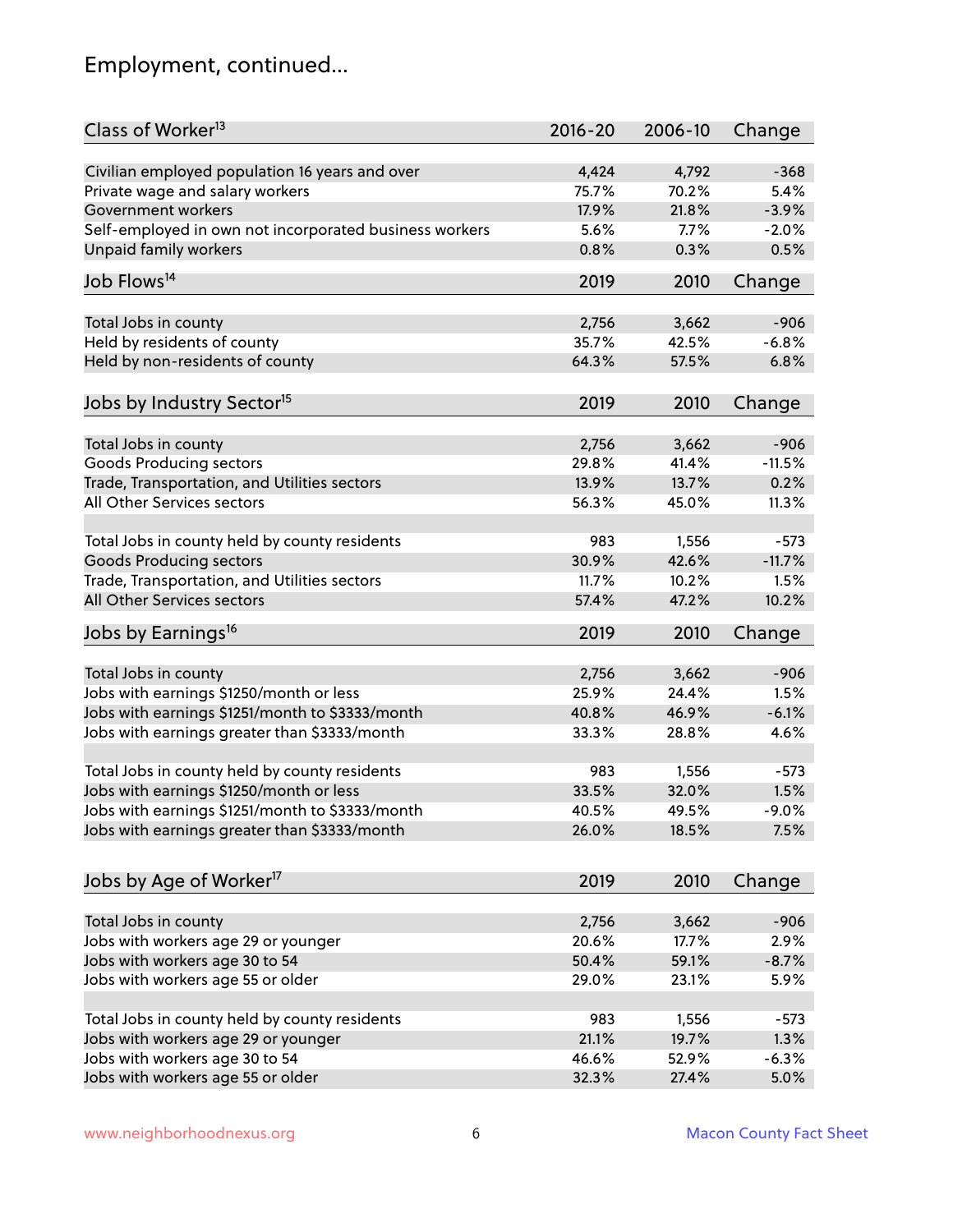#### Education

| Early Learning <sup>18</sup>                        |             |         | 2022       |
|-----------------------------------------------------|-------------|---------|------------|
| Licensed Capacity of Early Learning Centers         |             |         | 53         |
| Licenced capacity per 1,000 children ages 0-4       |             |         | 81.9       |
| School Enrollment <sup>19</sup>                     | 2022        | 2010    | Change     |
|                                                     |             |         |            |
| <b>Enrolled in Public School</b>                    | 1,155       | 1,857   | $-702$     |
| White                                               | 8.0%        | 10.8%   | $-2.9%$    |
| <b>Black or African-American</b>                    | 76.8%       | 80.8%   | $-4.0%$    |
| Asian                                               | 0.7%        | 0.0%    | 0.7%       |
| Native American                                     | 0.1%        | 0.0%    | 0.1%       |
| Pacific Islander                                    | 0.0%        | 0.0%    | 0.0%       |
| <b>Biracial or Multi-Racial</b>                     | 2.0%        | 0.0%    | 2.0%       |
| Hispanic or Latino                                  | 12.5%       | 5.4%    | 7.0%       |
| Georgia Milestones: 3rd Grade Reading <sup>20</sup> |             |         | 2019       |
|                                                     |             |         |            |
| <b>Number of Students Tested</b>                    |             |         | 81         |
| Proficient or Distinguished                         |             |         | 16.0%      |
| Georgia Milestones: 8th Grade Math <sup>21</sup>    |             |         | 2019       |
| <b>Number of Students Tested</b>                    |             |         | 78         |
| Proficient or Distinguished                         |             |         | 9.0%       |
|                                                     |             |         |            |
| Graduation Rates <sup>22</sup>                      | 2021        | 2012    | Change     |
| Cohort                                              | 87          | 100     | $-13$      |
| <b>High School Graduation Rate</b>                  | 78.2%       | 54.0%   | 24.2%      |
|                                                     |             |         |            |
| Educational Attainment <sup>23</sup>                | $2016 - 20$ | 2006-10 | Change     |
| Population 25 years and over                        | 9,400       | 9,624   | $-224$     |
| Less than 9th grade                                 | 8.3%        | 14.2%   | $-5.9\%$ * |
| 9th to 12th grade, no diploma                       | 19.4%       | 18.4%   | 1.0%       |
| High school graduate (includes equivalency)         | 32.5%       | 36.6%   | $-4.1%$    |
|                                                     |             |         |            |
| Some college, no degree                             | 24.0%       | 15.2%   | $8.8\%$ *  |
| Associate's degree                                  | 5.7%        | 5.0%    | 0.7%       |
| Bachelor's degree                                   | 6.2%        | 5.9%    | 0.3%       |
| Graduate or professional degree                     | 3.9%        | 4.8%    | $-0.8%$    |
| Percent high school graduate or higher              | 72.3%       | 67.5%   | 4.9%       |
| Percent bachelor's degree or higher                 | 10.1%       | 10.7%   | $-0.6%$    |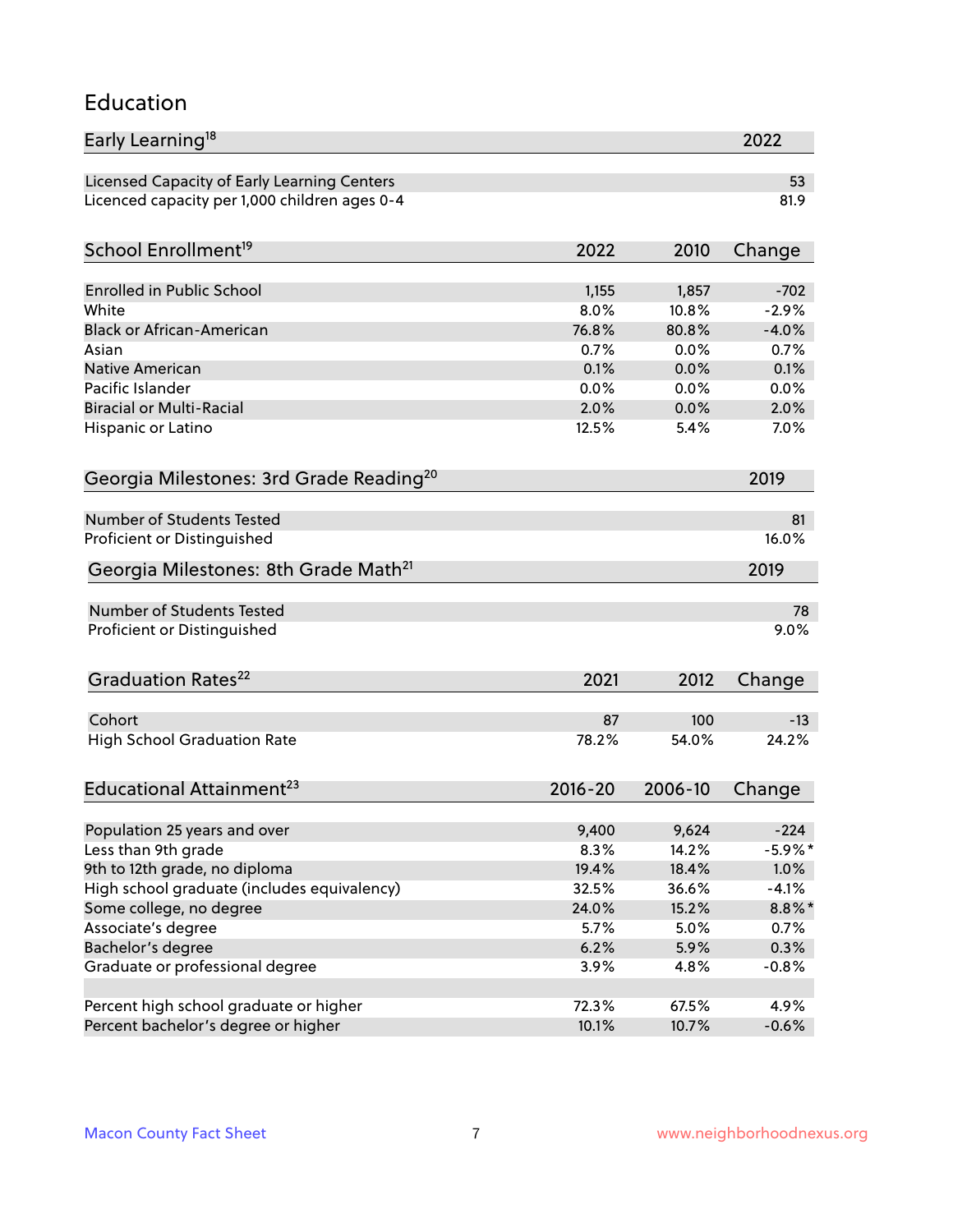### Housing

| Households by Type <sup>24</sup>                     | 2016-20     | 2006-10 | Change    |
|------------------------------------------------------|-------------|---------|-----------|
|                                                      |             |         |           |
| <b>Total households</b>                              | 4,648       | 4,735   | $-87$     |
| Family households (families)                         | 62.7%       | 62.8%   | $-0.1%$   |
| With own children under 18 years                     | 18.2%       | 23.7%   | $-5.5%$   |
| Married-couple family                                | 37.1%       | 37.2%   | $-0.1%$   |
| With own children of the householder under 18 years  | 8.8%        | 11.1%   | $-2.3%$   |
| Male householder, no wife present, family            | 5.0%        | 5.7%    | $-0.7%$   |
| With own children of the householder under 18 years  | 0.2%        | 2.8%    | $-2.6%$   |
| Female householder, no husband present, family       | 20.7%       | 20.0%   | 0.7%      |
| With own children of the householder under 18 years  | 9.2%        | 9.8%    | $-0.6%$   |
| Nonfamily households                                 | 37.3%       | 37.2%   | 0.1%      |
| Householder living alone                             | 35.0%       | 32.1%   | 2.8%      |
| 65 years and over                                    | 12.9%       | 12.5%   | 0.4%      |
| Households with one or more people under 18 years    | 23.1%       | 28.4%   | $-5.3%$   |
| Households with one or more people 65 years and over | 32.7%       | 27.3%   | $5.4\%$ * |
|                                                      |             |         |           |
| Average household size                               | 2.37        | 2.71    | $-0.35*$  |
| Average family size                                  | 3.10        | 3.50    | $-0.40$   |
| Housing Occupancy <sup>25</sup>                      | $2016 - 20$ | 2006-10 | Change    |
|                                                      |             |         |           |
| Total housing units                                  | 6,101       | 6,053   | 48        |
| Occupied housing units                               | 76.2%       | 78.2%   | $-2.0%$   |
| Vacant housing units                                 | 23.8%       | 21.8%   | 2.0%      |
| Homeowner vacancy rate                               | 1.5         | 1.1     | 0.4       |
| Rental vacancy rate                                  | 6.8         | 8.5     | $-1.7$    |
|                                                      |             |         |           |
| Units in Structure <sup>26</sup>                     | $2016 - 20$ | 2006-10 | Change    |
|                                                      |             |         |           |
| Total housing units                                  | 6,101       | 6,053   | 48        |
| 1-unit, detached                                     | 61.7%       | 65.3%   | $-3.6%$   |
| 1-unit, attached                                     | 0.6%        | 0.5%    | 0.2%      |
| 2 units                                              | 2.8%        | 3.0%    | $-0.2%$   |
| 3 or 4 units                                         | 2.9%        | 2.6%    | 0.4%      |
| 5 to 9 units                                         | 2.4%        | 2.5%    | $-0.1%$   |
| 10 to 19 units                                       | 0.3%        | 0.7%    | $-0.4%$   |
| 20 or more units                                     | 0.5%        | 0.5%    | $-0.0%$   |
| Mobile home                                          | 28.7%       | 24.9%   | 3.8%      |
| Boat, RV, van, etc.                                  | 0.0%        | 0.0%    | $0.0\%$   |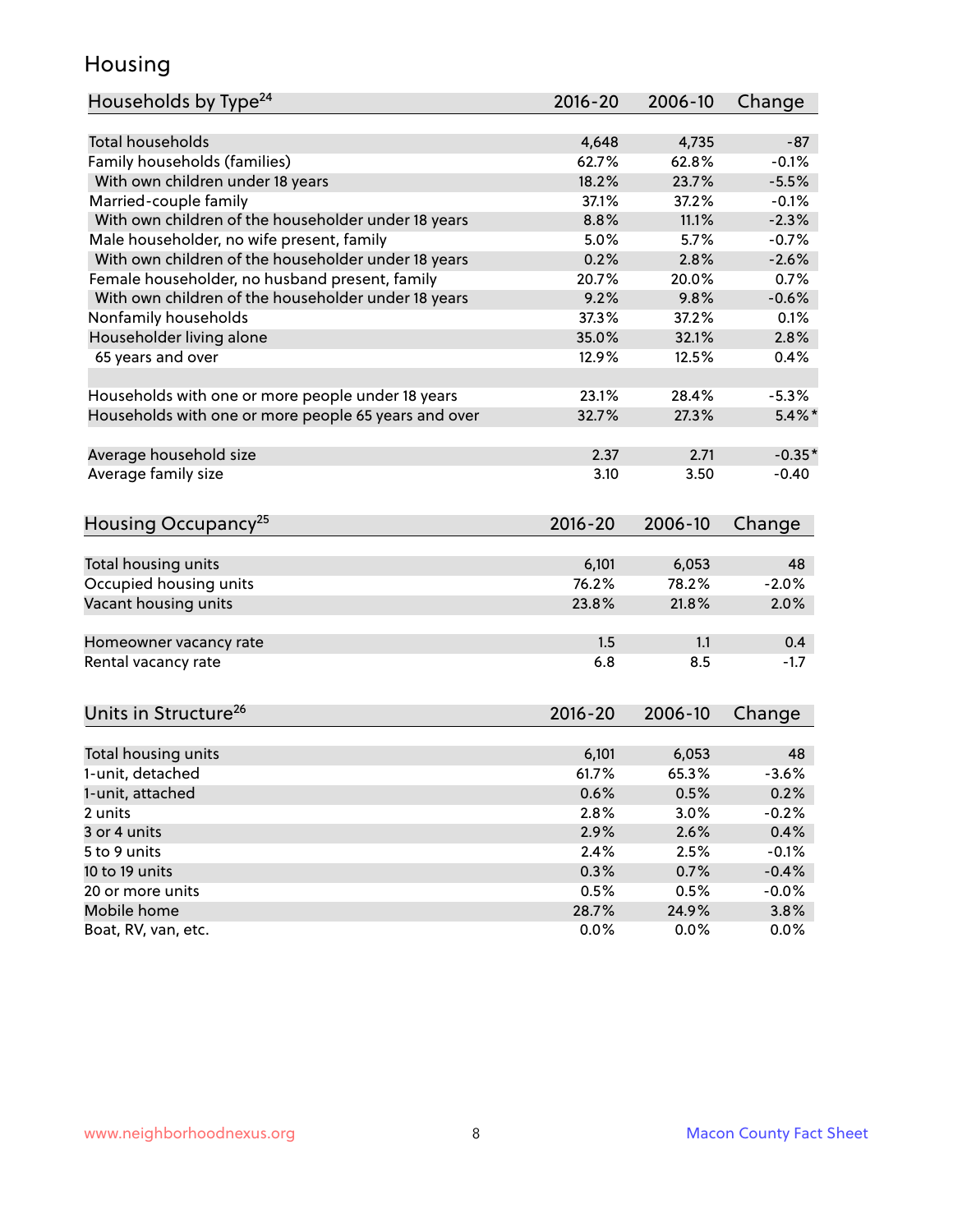# Housing, Continued...

| Year Structure Built <sup>27</sup>             | 2016-20     | 2006-10 | Change     |
|------------------------------------------------|-------------|---------|------------|
| Total housing units                            | 6,101       | 6,053   | 48         |
| Built 2014 or later                            | 0.5%        | (X)     | (X)        |
| Built 2010 to 2013                             | 1.0%        | (X)     | (X)        |
| Built 2000 to 2009                             | 7.7%        | 5.3%    | 2.4%       |
| Built 1990 to 1999                             | 19.3%       | 18.5%   | 0.8%       |
| Built 1980 to 1989                             | 19.3%       | 18.9%   | 0.5%       |
| Built 1970 to 1979                             | 22.2%       | 18.8%   | 3.4%       |
| Built 1960 to 1969                             | 12.5%       | 15.7%   | $-3.3%$    |
| Built 1950 to 1959                             | 7.7%        | 7.5%    | 0.2%       |
| Built 1940 to 1949                             | 2.0%        | 5.7%    | $-3.7\%$ * |
|                                                |             |         |            |
| Built 1939 or earlier                          | 7.9%        | 9.6%    | $-1.8%$    |
| Housing Tenure <sup>28</sup>                   | $2016 - 20$ | 2006-10 | Change     |
|                                                |             |         |            |
| Occupied housing units                         | 4,648       | 4,735   | $-87$      |
| Owner-occupied                                 | 61.4%       | 64.9%   | $-3.5%$    |
| Renter-occupied                                | 38.6%       | 35.1%   | 3.5%       |
| Average household size of owner-occupied unit  | 2.29        | 2.70    | $-0.42*$   |
| Average household size of renter-occupied unit | 2.49        | 2.73    | $-0.24$    |
| Residence 1 Year Ago <sup>29</sup>             | $2016 - 20$ | 2006-10 | Change     |
|                                                |             |         |            |
| Population 1 year and over<br>Same house       | 12,901      | 14,400  | $-1,499*$  |
|                                                | 87.4%       | 89.1%   | $-1.7%$    |
| Different house in the U.S.                    | 12.5%       | 9.5%    | 3.0%       |
| Same county                                    | 4.9%        | 4.7%    | 0.2%       |
| Different county                               | 7.6%        | 4.8%    | $2.8\%$ *  |
| Same state                                     | 7.4%        | 4.4%    | $3.0\%$ *  |
| Different state                                | 0.3%        | 0.5%    | $-0.2%$    |
| Abroad                                         | 0.0%        | 1.4%    | $-1.4%$    |
| Value of Housing Unit <sup>30</sup>            | $2016 - 20$ | 2006-10 | Change     |
| Owner-occupied units                           | 2,855       | 3,072   | $-217$     |
| Less than \$50,000                             | 32.5%       | 34.0%   | $-1.4%$    |
| \$50,000 to \$99,999                           | 35.6%       | 39.4%   | $-3.8%$    |
| \$100,000 to \$149,999                         | 17.3%       | 10.6%   | $6.8\%$ *  |
| \$150,000 to \$199,999                         | 5.7%        | 7.5%    | $-1.7%$    |
| \$200,000 to \$299,999                         | 4.4%        | 4.3%    | 0.2%       |
| \$300,000 to \$499,999                         | 2.6%        | 2.8%    | $-0.2%$    |
| \$500,000 to \$999,999                         | 0.4%        | 0.7%    | $-0.3%$    |
| \$1,000,000 or more                            | 1.4%        | 0.8%    | 0.6%       |
| Median (dollars)                               | 68,600      | 69,000  | $-400$     |
| Mortgage Status <sup>31</sup>                  | $2016 - 20$ | 2006-10 | Change     |
|                                                |             |         |            |
| Owner-occupied units                           | 2,855       | 3,072   | $-217$     |
| Housing units with a mortgage                  | 34.6%       | 43.4%   | $-8.8\%$ * |
| Housing units without a mortgage               | 65.4%       | 56.6%   | $8.8\%$ *  |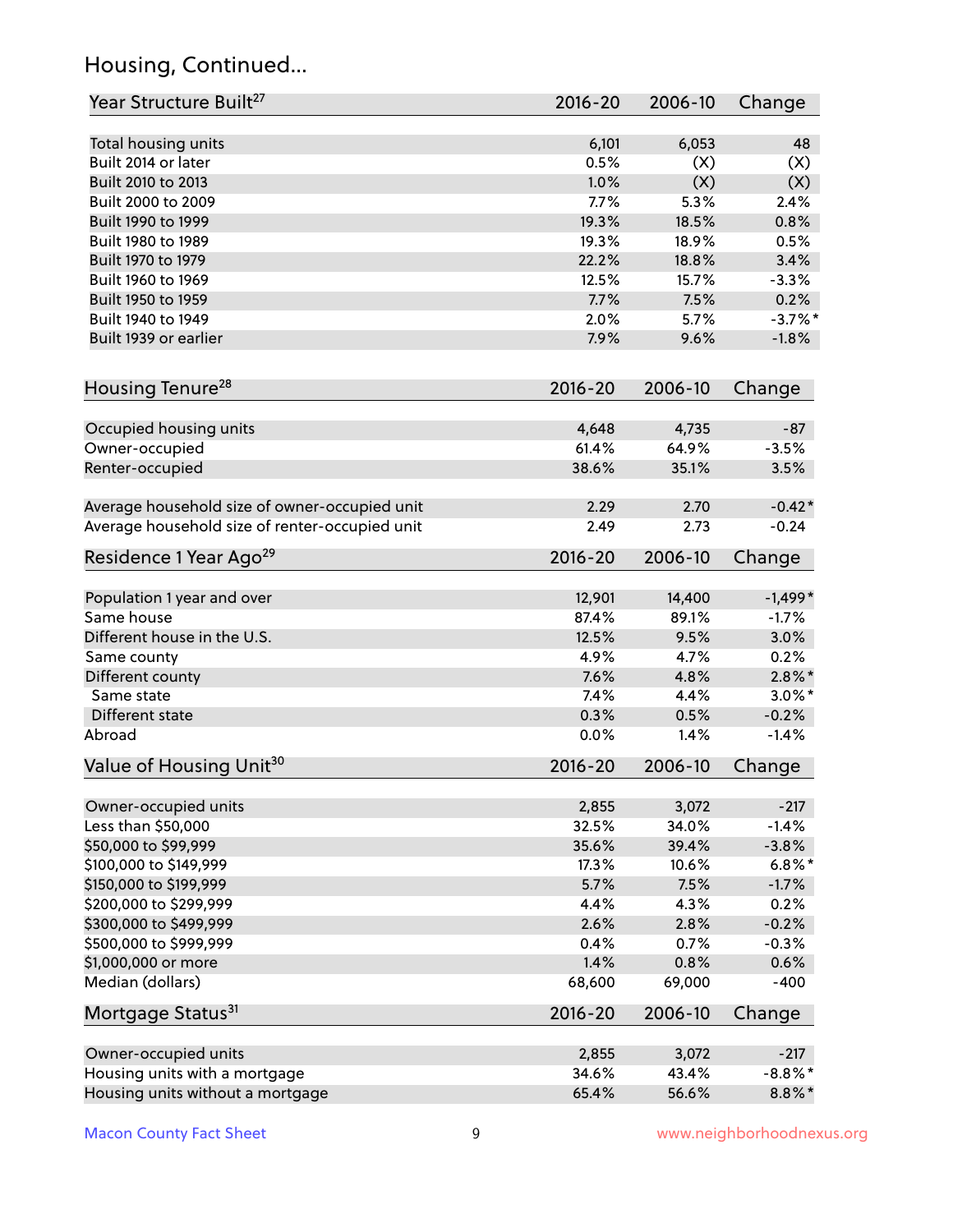# Housing, Continued...

| Selected Monthly Owner Costs <sup>32</sup>                                            | 2016-20     | 2006-10 | Change      |
|---------------------------------------------------------------------------------------|-------------|---------|-------------|
| Housing units with a mortgage                                                         | 989         | 1,333   | $-344*$     |
| Less than \$300                                                                       | 0.0%        | 0.8%    | $-0.8%$     |
| \$300 to \$499                                                                        | 8.6%        | 5.9%    | 2.7%        |
| \$500 to \$999                                                                        | 39.4%       | 50.8%   | $-11.4%$    |
| \$1,000 to \$1,499                                                                    | 32.3%       | 32.9%   | $-0.6%$     |
| \$1,500 to \$1,999                                                                    | 14.1%       | 7.4%    | 6.7%        |
| \$2,000 to \$2,999                                                                    | 5.1%        | 1.9%    | 3.2%        |
| \$3,000 or more                                                                       | 0.6%        | 0.5%    | 0.2%        |
| Median (dollars)                                                                      | 1,027       | 946     | 81          |
|                                                                                       |             |         |             |
| Housing units without a mortgage                                                      | 1,866       | 1,739   | 127         |
| Less than \$150                                                                       | 6.8%        | 9.3%    | $-2.5%$     |
| \$150 to \$249                                                                        | 16.1%       | 20.0%   | $-3.9%$     |
| \$250 to \$349                                                                        | 26.0%       | 28.5%   | $-2.5%$     |
| \$350 to \$499                                                                        | 26.6%       | 23.7%   | 2.9%        |
| \$500 to \$699                                                                        | 17.1%       | 12.3%   | 4.8%        |
| \$700 or more                                                                         | 7.3%        | 6.2%    | 1.1%        |
| Median (dollars)                                                                      | 356         | 313     | 43          |
| Selected Monthly Owner Costs as a Percentage of<br>Household Income <sup>33</sup>     | $2016 - 20$ | 2006-10 | Change      |
| Housing units with a mortgage (excluding units where<br>SMOCAPI cannot be computed)   | 970         | 1,300   | $-330$      |
| Less than 20.0 percent                                                                | 43.2%       | 35.5%   | 7.7%        |
| 20.0 to 24.9 percent                                                                  | 16.8%       | 5.2%    | 11.6%*      |
| 25.0 to 29.9 percent                                                                  | 4.6%        | 11.1%   | $-6.4%$     |
| 30.0 to 34.9 percent                                                                  | 10.5%       | 5.5%    | 5.1%        |
| 35.0 percent or more                                                                  | 24.8%       | 42.7%   | $-17.8\%$ * |
| Not computed                                                                          | 19          | 33      | $-14$       |
| Housing unit without a mortgage (excluding units where<br>SMOCAPI cannot be computed) | 1,801       | 1,666   | 135         |
| Less than 10.0 percent                                                                | 42.5%       | 38.8%   | 3.7%        |
| 10.0 to 14.9 percent                                                                  | 15.8%       | 18.7%   | $-2.9%$     |
| 15.0 to 19.9 percent                                                                  | 6.9%        | 13.9%   | $-7.0%$     |
| 20.0 to 24.9 percent                                                                  | 12.8%       | 7.7%    | 5.1%        |
| 25.0 to 29.9 percent                                                                  | 3.7%        | 5.1%    | $-1.4%$     |
| 30.0 to 34.9 percent                                                                  | 2.9%        | 1.4%    | 1.5%        |
| 35.0 percent or more                                                                  | 15.4%       | 14.4%   | 1.0%        |
| Not computed                                                                          | 65          | 73      | $-8$        |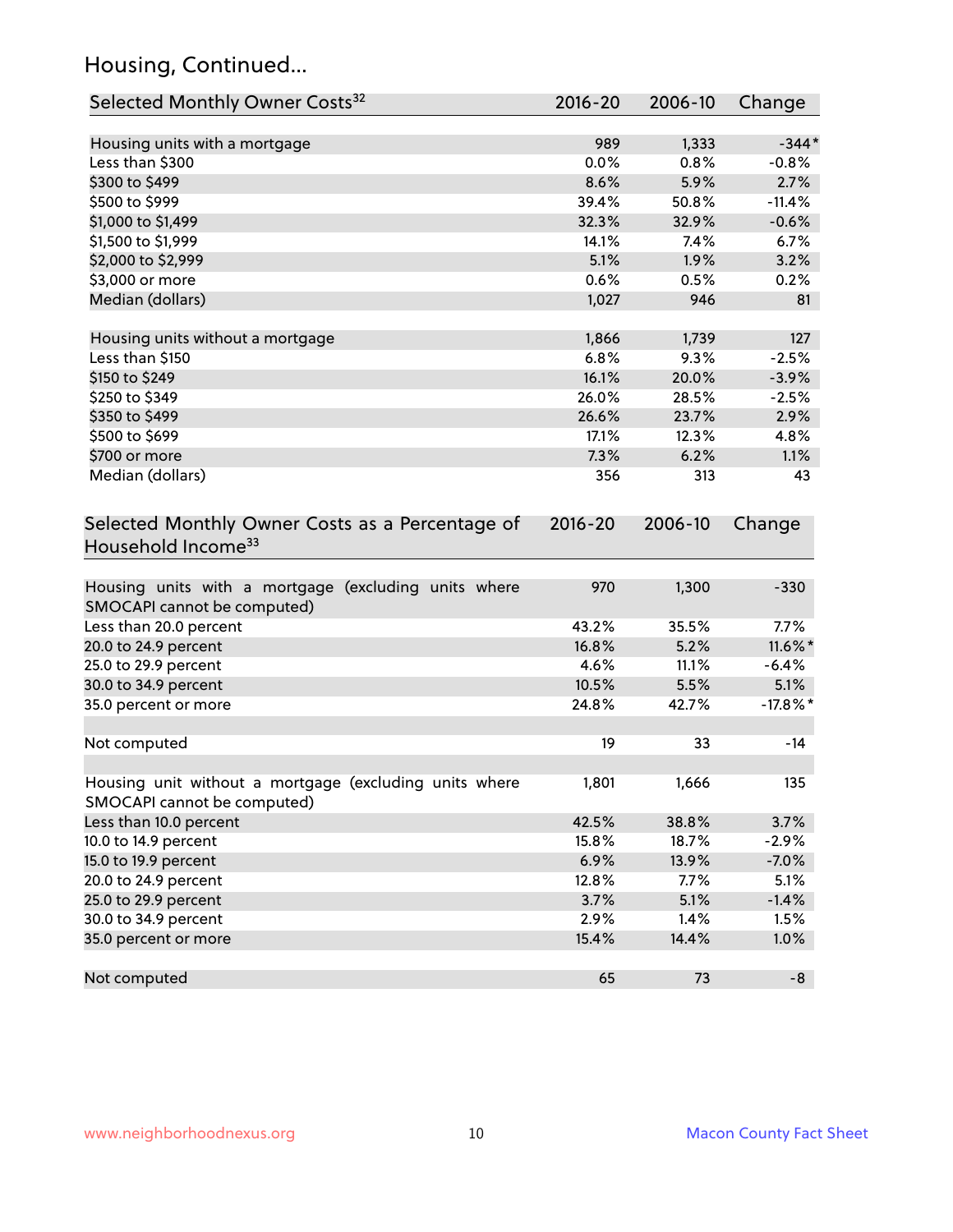# Housing, Continued...

| Gross Rent <sup>34</sup>                                                       | $2016 - 20$ | 2006-10 | Change      |
|--------------------------------------------------------------------------------|-------------|---------|-------------|
|                                                                                |             |         |             |
| Occupied units paying rent                                                     | 1,390       | 1,365   | 25          |
| Less than \$200                                                                | 1.3%        | 6.4%    | $-5.1%$     |
| \$200 to \$499                                                                 | 35.0%       | 58.7%   | $-23.6\%$ * |
| \$500 to \$749                                                                 | 42.7%       | 28.3%   | 14.5%*      |
| \$750 to \$999                                                                 | 10.9%       | 5.6%    | 5.3%        |
| \$1,000 to \$1,499                                                             | 9.1%        | 1.0%    | 8.1%        |
| \$1,500 to \$1,999                                                             | $0.0\%$     | 0.0%    | 0.0%        |
| \$2,000 or more                                                                | 0.9%        | 0.0%    | $0.9\%$     |
| Median (dollars)                                                               | 582         | 411     | $171*$      |
| No rent paid                                                                   | 403         | 298     | 105         |
| Gross Rent as a Percentage of Household Income <sup>35</sup>                   | $2016 - 20$ | 2006-10 | Change      |
| Occupied units paying rent (excluding units where GRAPI<br>cannot be computed) | 1,352       | 1,235   | 117         |
| Less than 15.0 percent                                                         | 19.2%       | 14.9%   | 4.3%        |
| 15.0 to 19.9 percent                                                           | 14.3%       | 21.3%   | $-6.9%$     |
| 20.0 to 24.9 percent                                                           | 9.8%        | 12.1%   | $-2.3%$     |
| 25.0 to 29.9 percent                                                           | 6.9%        | 8.9%    | $-2.0%$     |
| 30.0 to 34.9 percent                                                           | 12.1%       | 3.5%    | $8.6\%$ *   |
| 35.0 percent or more                                                           | 37.8%       | 39.4%   | $-1.6%$     |
| Not computed                                                                   | 441         | 428     | 13          |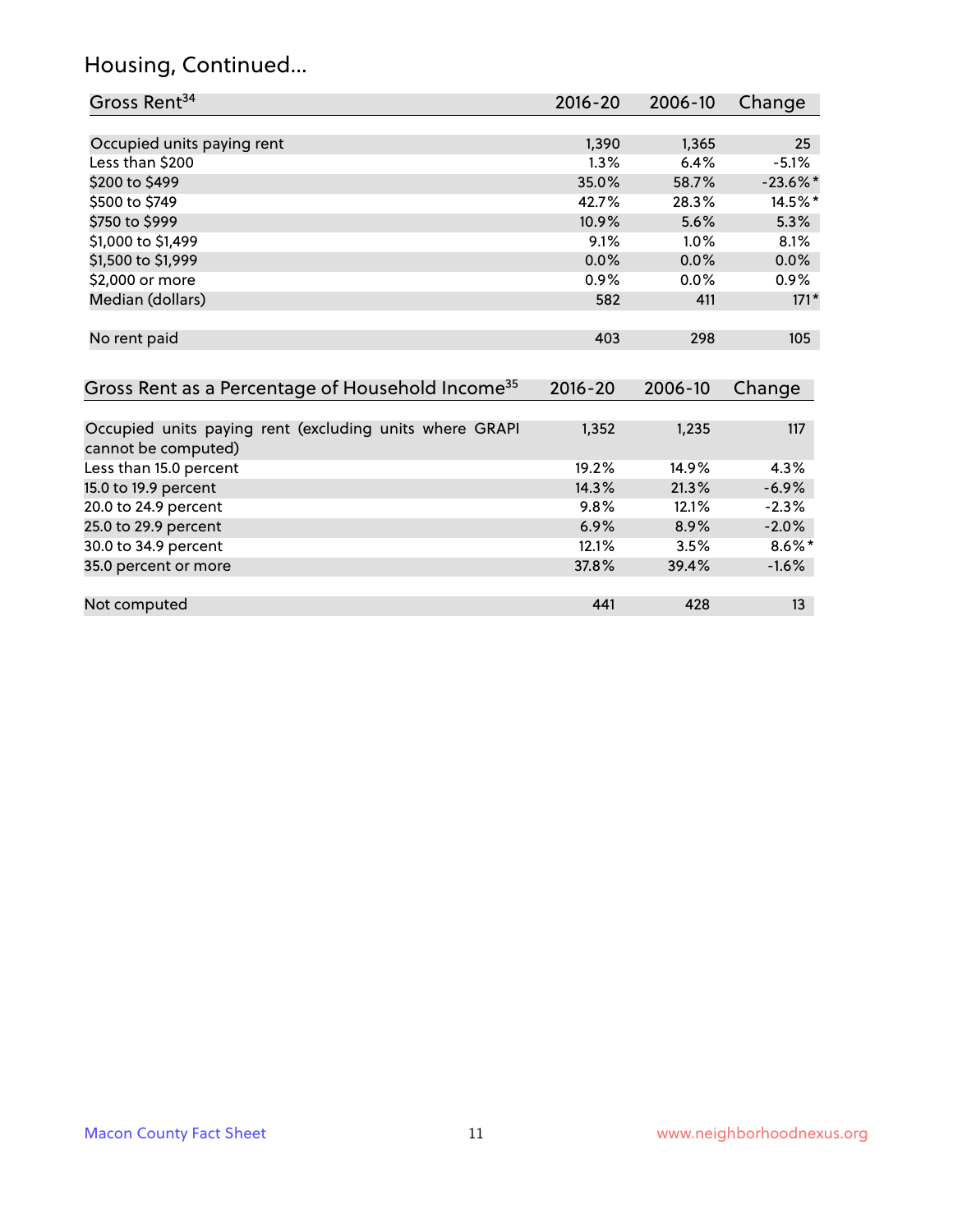# Community Involvement

| Voter Registration and Turnout <sup>36</sup> | 2020  |
|----------------------------------------------|-------|
|                                              |       |
| Active registered voters                     | 7,000 |
| Number voted in Presidential election        | 4.625 |
| Percent voted in Presidential election       | 66.1% |

# Transportation

| Commuting to Work <sup>37</sup>           | $2016 - 20$ | 2006-10 | Change               |
|-------------------------------------------|-------------|---------|----------------------|
|                                           |             |         |                      |
| Workers 16 years and over                 | 4,361       | 4,596   | $-235$               |
| Car, truck, or van - drove alone          | 79.0%       | 75.6%   | 3.4%                 |
| Car, truck, or van - carpooled            | 11.9%       | 13.2%   | $-1.3%$              |
| Public transportation (excluding taxicab) | $0.0\%$     | 0.7%    | $-0.7%$              |
| Walked                                    | 2.6%        | 5.7%    | $-3.1%$              |
| Other means                               | 2.9%        | 1.2%    | $1.6\%$ <sup>*</sup> |
| Worked at home                            | 3.6%        | 3.6%    | $0.0\%$              |
| Mean travel time to work (minutes)        | 24.1        | 22.0    | 2.1                  |
| Vehicles Available <sup>38</sup>          | $2016 - 20$ | 2006-10 | Change               |
| Occupied housing units                    | 4,648       | 4,735   | $-87$                |
| No vehicles available                     | 12.9%       | 13.9%   | $-1.0\%$             |
| 1 vehicle available                       | 31.7%       | 41.9%   | $-10.2\%$ *          |
| 2 vehicles available                      | 32.9%       | 29.1%   | 3.8%                 |
| 3 or more vehicles available              | 22.5%       | 15.1%   | $7.4\%$ *            |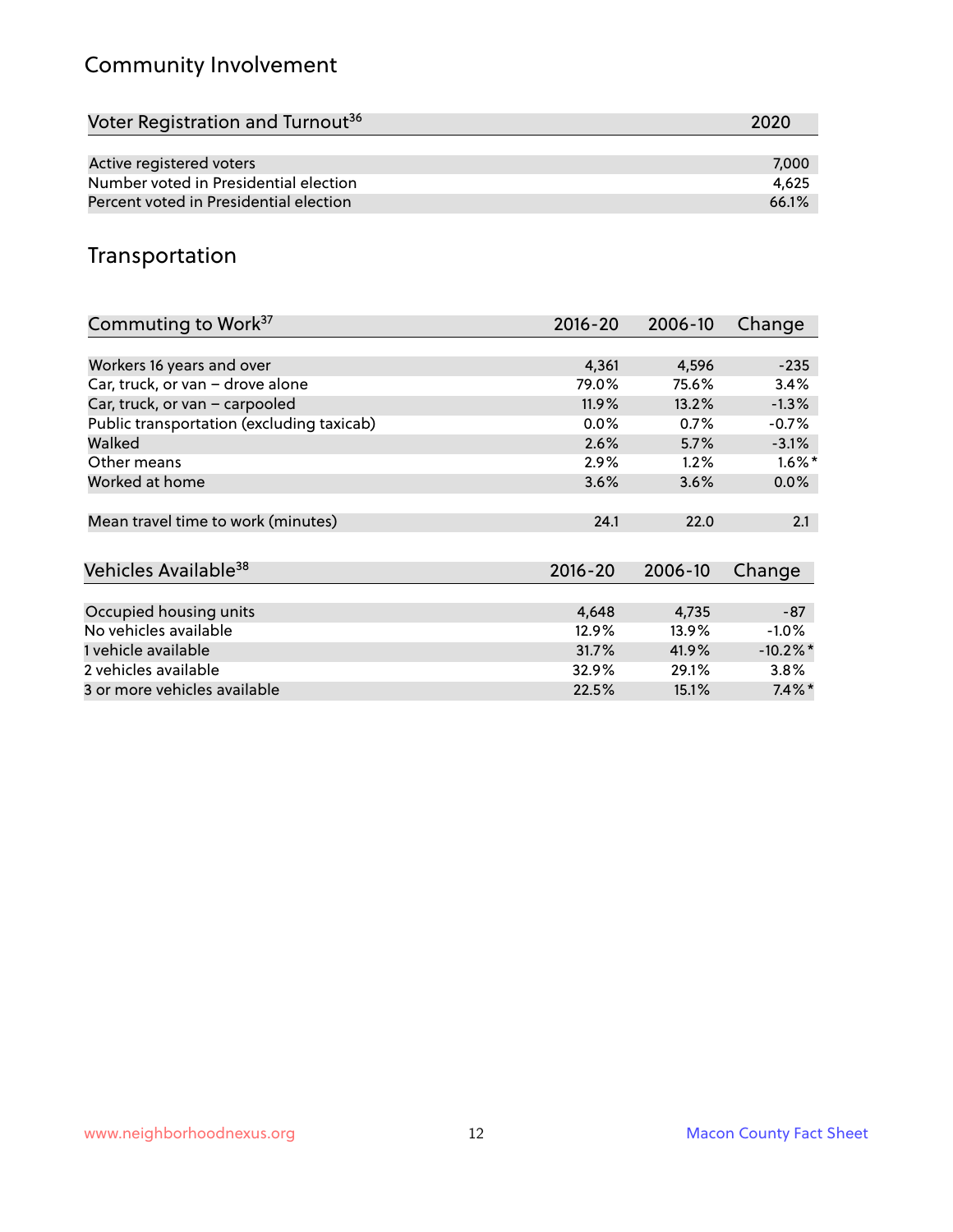#### Health

| Health Insurance coverage <sup>39</sup> | 2016-20 |
|-----------------------------------------|---------|
|-----------------------------------------|---------|

| Civilian Noninstitutionalized Population                | 11,003 |
|---------------------------------------------------------|--------|
| With health insurance coverage                          | 79.2%  |
| With private health insurance coverage                  | 44.3%  |
| With public health coverage                             | 47.1%  |
| No health insurance coverage                            | 20.8%  |
| Civilian Noninstitutionalized Population Under 19 years | 2,660  |
| No health insurance coverage                            | 14.5%  |
| Civilian Noninstitutionalized Population 19 to 64 years | 6,301  |
| In labor force:                                         | 4,288  |
| Employed:                                               | 3,968  |
| With health insurance coverage                          | 73.3%  |
| With private health insurance coverage                  | 25.9%  |
| With public coverage                                    | 9.8%   |
| No health insurance coverage                            | 26.7%  |
| Unemployed:                                             | 320    |
| With health insurance coverage                          | 38.4%  |
| With private health insurance coverage                  | 25.9%  |
| With public coverage                                    | 12.5%  |
| No health insurance coverage                            | 61.6%  |
| Not in labor force:                                     | 2,013  |
| With health insurance coverage                          | 70.5%  |
| With private health insurance coverage                  | 25.1%  |
| With public coverage                                    | 50.0%  |
| No health insurance coverage                            | 29.5%  |

| <b>Health Factors</b> |  |                     |  |  |  |  |          | <b>Most Recent</b> |  |  |
|-----------------------|--|---------------------|--|--|--|--|----------|--------------------|--|--|
|                       |  |                     |  |  |  |  |          |                    |  |  |
|                       |  | _ _ _ _ _ _ _ _ _ _ |  |  |  |  | $\cdots$ |                    |  |  |

| Premature Death (YPLL before age 75 per 100,000 population, age-adjusted) <sup>40</sup> | 12,000.5 |
|-----------------------------------------------------------------------------------------|----------|
| Average number of Physically Unhealthy Days <sup>41</sup>                               | 5.7      |
| Average number of Mentally Unhealthy Days <sup>42</sup>                                 | 5.8      |
| Low Birthweight Births <sup>43</sup>                                                    | 14.5%    |
| Diabetes Prevalence <sup>44</sup>                                                       | 17.4%    |
| HIV Prevalence (per 100,000 population) <sup>45</sup>                                   | 409.0    |
| Rate, Deduplicated ER Visits for Asthma, Ages 0-17 <sup>46</sup>                        | 688.2    |